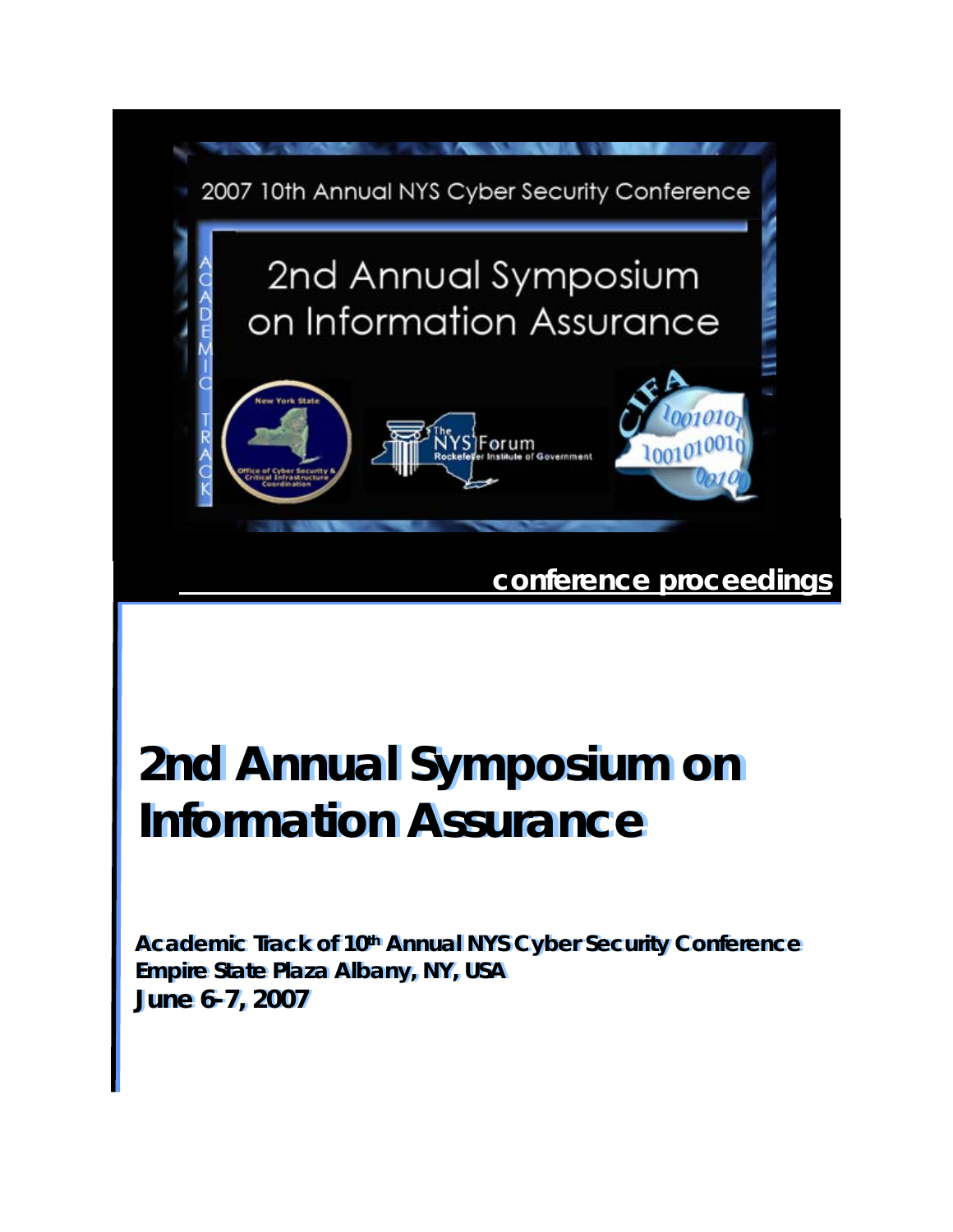# **Proceedings of the 2nd Annual Symposium on Information Assurance Academic track of the 10th Annual 2007 NYS Cyber Security Conference June 6-7, 2007, New York, USA.**

# **Symposium Chairs**

#### **Sanjay Goel**

Director of Research, NYS Center for Information Forensics and Assurance (CIFA) Faculty, School of Business, University at Albany, SUNY

#### **Laura Iwan**

State ISO, NYS Office of Cyber Security and Critical Infrastructure Coordination (CSCIC)

# **Program Committee**

**Alexey N. Salnikov**, Moscow State University **Anil B. Somayaji**, Carleton University **Bülent Yener**, Rensselaer Polytechnic Institute **Carl Hunt**, Institute for Defense Analyses **Chenxi Wang**, Carnegie Mellon University **Dipankar Dasgupta,** University of Memphis **Eliot Rich**, University at Albany, SUNY **Elisa Bertino**, Purdue University **George Berg**, University at Albany, SUNY **Gurpreet Dhillon**, Virginia Commonwealth University **Hong C. Li**, Intel Corporation **H.R. Rao**, University at Buffalo, SUNY **Jagdish Gangolly**, University at Albany, SUNY

**Katharina von Knop**, Freie Universität Berlin **Martin Loeb**, University of Maryland **Melissa Dark**, Purdue University **Michael Sobolewski**, Texas Tech University **Nasir Memon**, Brooklyn Polytechnic **R. Sekar**, Stony Brook University, SUNY **Raghu T. Santanam**, Arizona State University **Raj Sharman**, University at Buffalo, SUNY **Ronald Dodge**, USMA West Point **S.S. Ravi**, University at Albany, SUNY **Sarah Gordon**, Symantec Corporation **Stephen F. Bush**, GE Global Research Center **Shambhu Upadhyaya**, University at Buffalo, SUNY

# **External Reviewers**

**Manish Gupta**, University at Buffalo, SUNY **Paul Harwood**, University of North Florida

# **Submissions Chair**<br>**Damira Pon**, University at Albany, SUNY

# **Note of Thanks**

We would like to express our appreciation to Rachel Niebour and Kwaku Essel at the University at Albany, SUNY for their help in the creation of these proceedings as well as all of the sponsors which supported the symposium.

# **Symposium Sponsor**

School of Business, University at Albany, SUNY

# **All-Conference Sponsors**

Cenzic, Inc. CISCO Systems, Inc. D&D Consulting ORACLE SAIC Symantec

This volume is published as a collective work. Rights to individual papers remain with the author or the author's employer. Permission is granted for the noncommercial reproduction of the complete work for educational research purposes.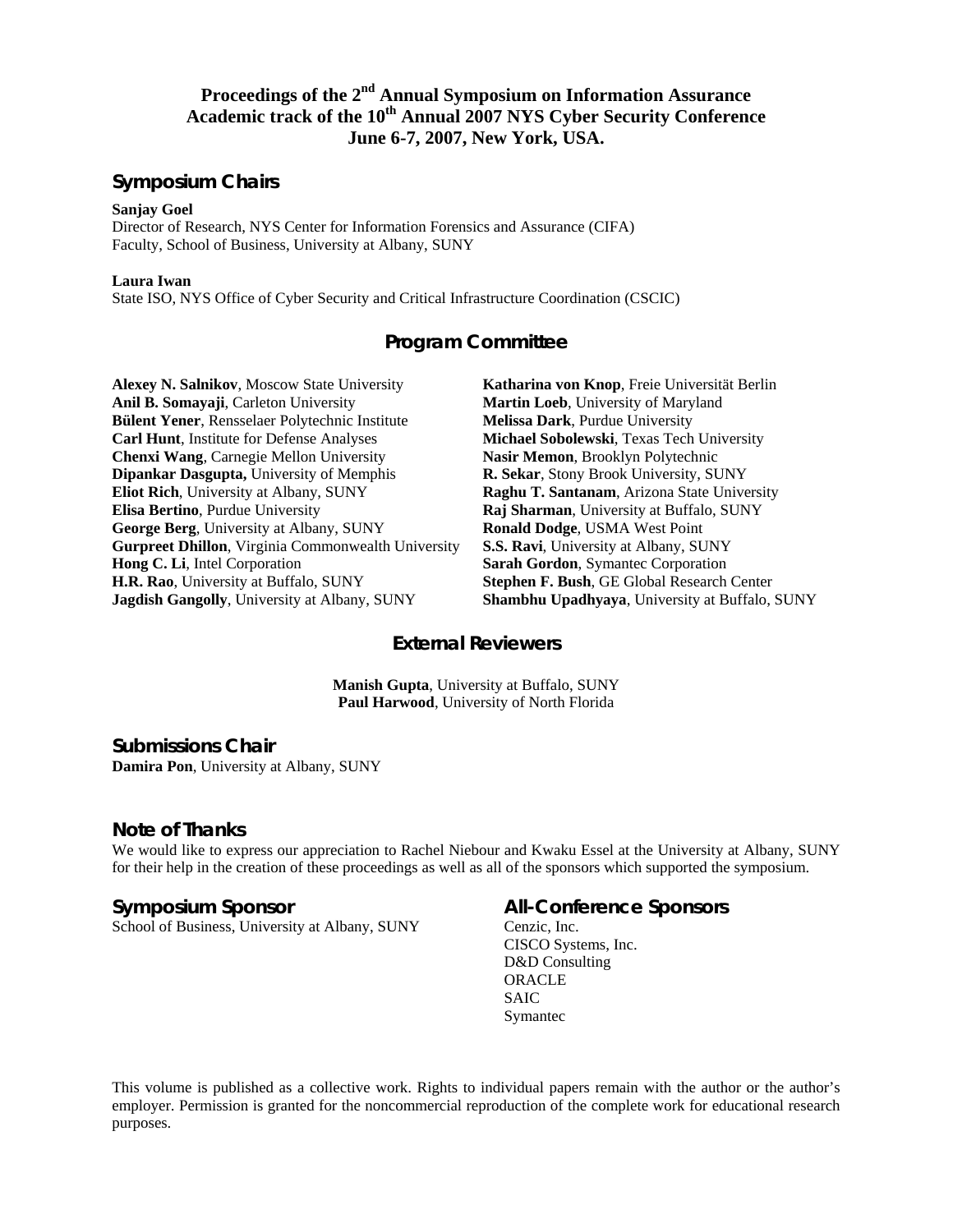# Lookahead Pairs and Full Sequences: A Tale of Two Anomaly Detection Methods

Hajime Inoue Anil Somayaji School of Computer Science Carleton University Ottawa, Canada K1S 5B6 {hinoue, soma}@ccsl.carleton.ca

*Abstract*— Sequence-based analysis has been both a widely imitated and widely criticized approach to anomaly detection. In virtually all of the follow-up work to Forrest et al. (1996), though, the distinction between the initially proposed "lookahead pairs" and the follow-on "full sequence" analysis methods has been overlooked. We have discovered that this oversight is significant: specifically, here we demonstrate that, on previously published and well-studied datasets, lookahead pairs produce significantly fewer false positives. Although lower false positive rates make lookahead pairs an attractive system call modeling technique, their usefulness may be compromised by an increased vulnerability to mimicry attacks. This threat can be mitigated through the use of larger sequences. Here we show that lookahead pairs produce relatively few false alarms even with longer sequences  $(n > 10)$ ; we also demonstrate a new technique, random schema masks, which permits the use of even longer sequences. With these new results and techniques, we conclude that the lookahead pair method should be considered as one of the benchmark techniques for modeling system calls.

#### I. INTRODUCTION

Program-level anomaly detection has been a topic of research in computer security for more than a decade. It holds the promise of detecting and intercepting attacks on network servers and applications in real-time, potentially preventing system damage or disclosure of confidential information—all without requiring signatures or handwritten specifications of legal behavior. The nature of anomaly detection, however, means that this promise comes with significant caveats: legitimate but unusual behavior can be flagged as anomalous (false positives), and malicious behavior can sometimes be classified as "normal" (false negatives). Developing methods that achieve the appropriate balance between low false alarm rates and high sensitivity to attacks is the key challenge for anomaly-based intrusion detection.

The earliest and most influential program-level anomaly detection strategy is based on monitoring sequences of system calls. First proposed by a group at the University of New Mexico led by Stephanie Forrest [3], and that included Somayaji, it has been studied and criticized by many other researchers primarily on two grounds: that it suffers from a high false positive rate [11], and that it is susceptible to evasion by attackers via "mimicry attacks" [18]. It has been less widely appreciated, though, is that in the early literature on system call sequences, *two* modeling methods were proposed: the initial "lookahead pairs" [3] method and the later "full sequence" [2], [4] method. Virtually all of the literature on system call sequence-based intrusion detection uses the full sequence method; the notable exception is pH, a real-time intrusion detection and response system [13], [12]. In this paper we argue that the differences between these two modeling methods are more significant than has been previously appreciated. In particular, we have found that the lookahead pairs method has a clear advantage in false positive (false alarm) rates while still maintaining the ability to detect real intrusions.

Lookahead pairs generate fewer false positives because they generalize over previously observed sequences; this same quality also makes the lookahead pair method less sensitive to some attacks and more vulnerable to mimicry attacks than the full sequence method. We note, however, that the sensitivity of sequence-based methods can be improved through the use of longer sequences (but at the cost of more false positives). We have found that lookahead pairs perform remarkably well with longer sequences than have been typically used in the literature  $(n > 10)$ . Here we also present a new technique, random schema masks, that makes the use of even longer sequences feasible with both lookahead pairs and full sequences.

The rest of this paper proceeds as follows. In Section II, we explain the lookahead pairs and full sequence methods in detail. Section III presents a comparison of the two methods in terms of profile size and false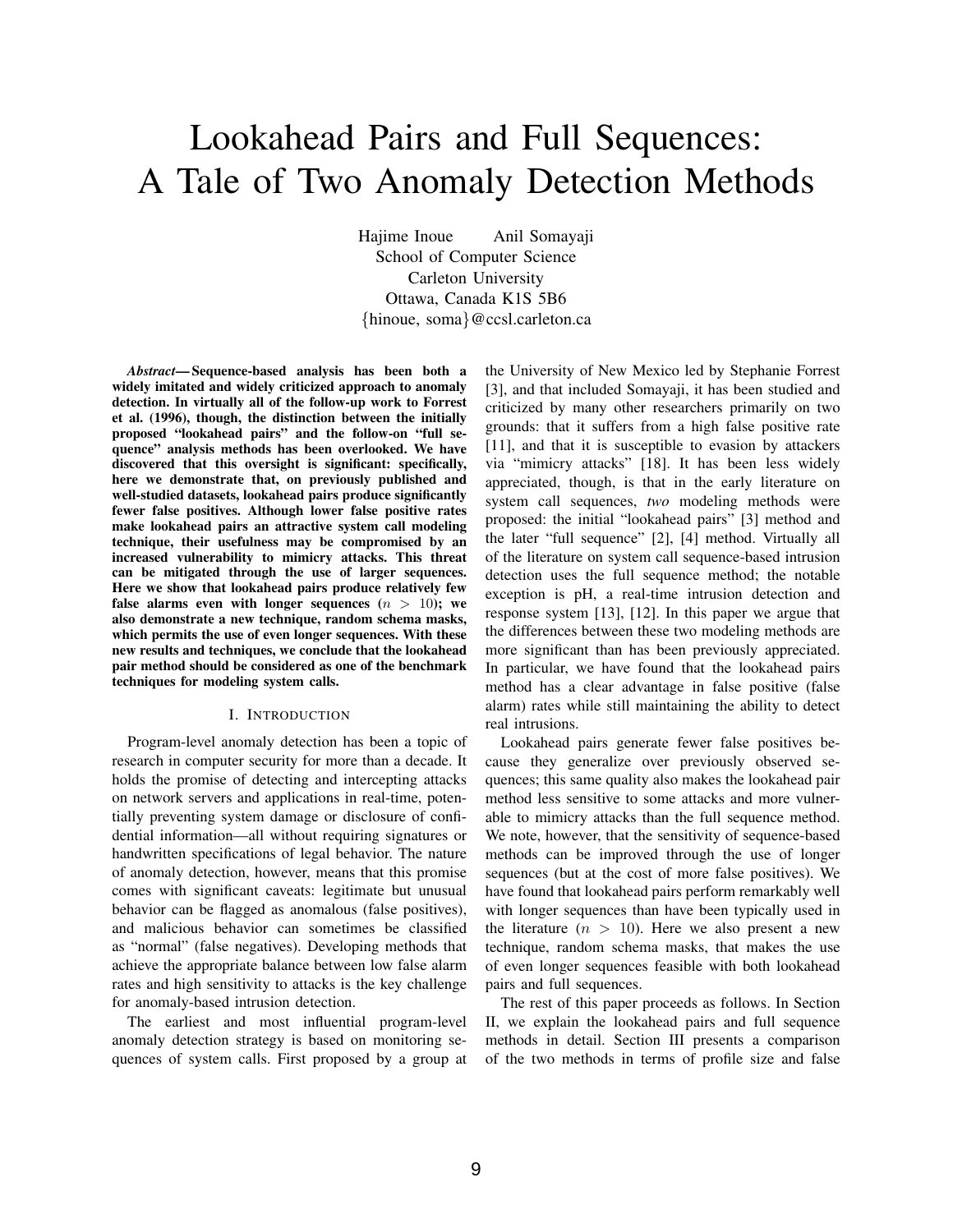positive rates, while Section IV presents results on the feasibility of random sequence masks. In Section V, we give a brief overview of related work in modeling system call sequences. Section VI discusses the limitations and implications of this work. Section VII concludes the paper.

#### II. MODELING SYSTEM CALLS

In this section we motivate and explain both the lookahead pairs and full sequence methods. We also discuss a few subtle differences between our implementation of these algorithms and the implementations described by Forrest et al. [3] and Hofmeyr et al. [4], respectively.

Profiles for both methods are parameterized by a single value, the **window** length, referred to as  $w$ . Profiles are generated by observing the system-call stream during execution.

Before we present a formalization of the two learning methods, we introduce them using an example, shown in Figure 1. The example system call stream (Figure 1a), consists of 11 system calls. The code it represents reads the metadata for two files, opens them, moves the file pointer in each, reads from each, and then closes them. In both the simulator and in operating systems, system calls are actually represented by integers.

We present the profile of the full sequence (FS) method (Figure 1b), first. It uses a window length of 4. In this profile, we can see that in row 1, the first system call sequence is fstat, with sentinel in the other positions. Unlike in the original Forrest et al papers [3], [4], we use sentinels to initialize the system, allowing the system to signal anomalies at the earliest possible moment, following the pH example [12]. The sequences are added to the profile as they appear in the stream, until row 9 (the last row). In row 9, the system call in current is close, not read, because <read, lseek, open, fstat>, already appeared in row 3. The finished profile is a set of all unique sequences of length 4.

Generalization only occurs in the full sequences method through the window length. Every legal sequence seen during anomaly detection must have been observed during training. However, because different code paths can share sequences, the representation allows for "jumps" between code paths that the program text would never allow. Such "impossible paths" of execution potentially make it much easier for an adversary to craft attacks that could evade detection by a sequence-based anomaly detector [17].

The lookahead pairs (LAP) profile for the sample data (Figure 1c) also uses a window length of 4. The difference between the FS and LAP methods is that the system calls are indexed on the current position: all rows with the same current system call are merged. During testing, any sequence is then allowed that contains one of the valid system calls in the appropriate position in the row for the current system call.

For example, consider row 1 of the LAP profile. On the first system call of the trace, fstat, the pairs  $\le$  fstat, sentinel, sentinel, sentinel is added to the profile. At system call 7, instead of a new sequence being added, the previous entry is modified to  $\langle$  fstat, {sentinel, close}, {sentinel, read}, {sentinel, read}>.

The LAP method allows both "impossible paths" generalization as well as substitutions. To illustrate, consider the previous example. Legal system-call streams under the LAP method would include <fstat, close, sentinel, sentinel> and <fstat, close, read, sentinel>, which do not appear in the original stream.

Now we introduce a formalization of the two methods, adapted from Somayaji's dissertation [12]. Let

 $C =$  alphabet of possible system calls and a sentinel

$$
c = |C| (221 \text{ in Linux 2.4, 317 in Linux 2.6})
$$
  

$$
T = t_1, t_2, ..., t_\tau | t_i \in C \text{ (the trace)}
$$

 $=$  the length of T w = the window size,  $1 \leq w \leq \tau$ 

 $P =$  a set of patterns associated with T and w (the profile)

For the full sequences (FS) method, the profile  $P_{sea}$  is defined as:

$$
P_{seq} = \{ \langle s_i, s_{i+1}, \dots, s_j \rangle : \begin{aligned} s_i, s_{i+1}, \dots, s_j \in C, \\ 1 \le i, j \le \tau, \\ j - i + 1 = w, \\ s_i = t_i, \\ s_{i+1} = t_{i+1}, \\ \dots \\ s_j = t_j \} \end{aligned}
$$

Alternately, for the lookahead pairs method, the profile  $P_{pair}$  is defined as:

$$
P_{pair} = \left\{ \langle s_i, s_j \rangle_l : s_i, s_j \in C, 2 \le l \le w \atop \exists p : 1 \le p \le \tau - l + 1, \atop t_p = s_i, \atop t_{p+l-1} = s_j \right\}
$$

The difference in generalization can be quantified by comparing the total number of sequences each profile method recognizes. The number of sequences the FS method recognizes is simply the number of unique sequences it saw during training. The number of sequences  $(S)$  the LAP recognizes must be calculated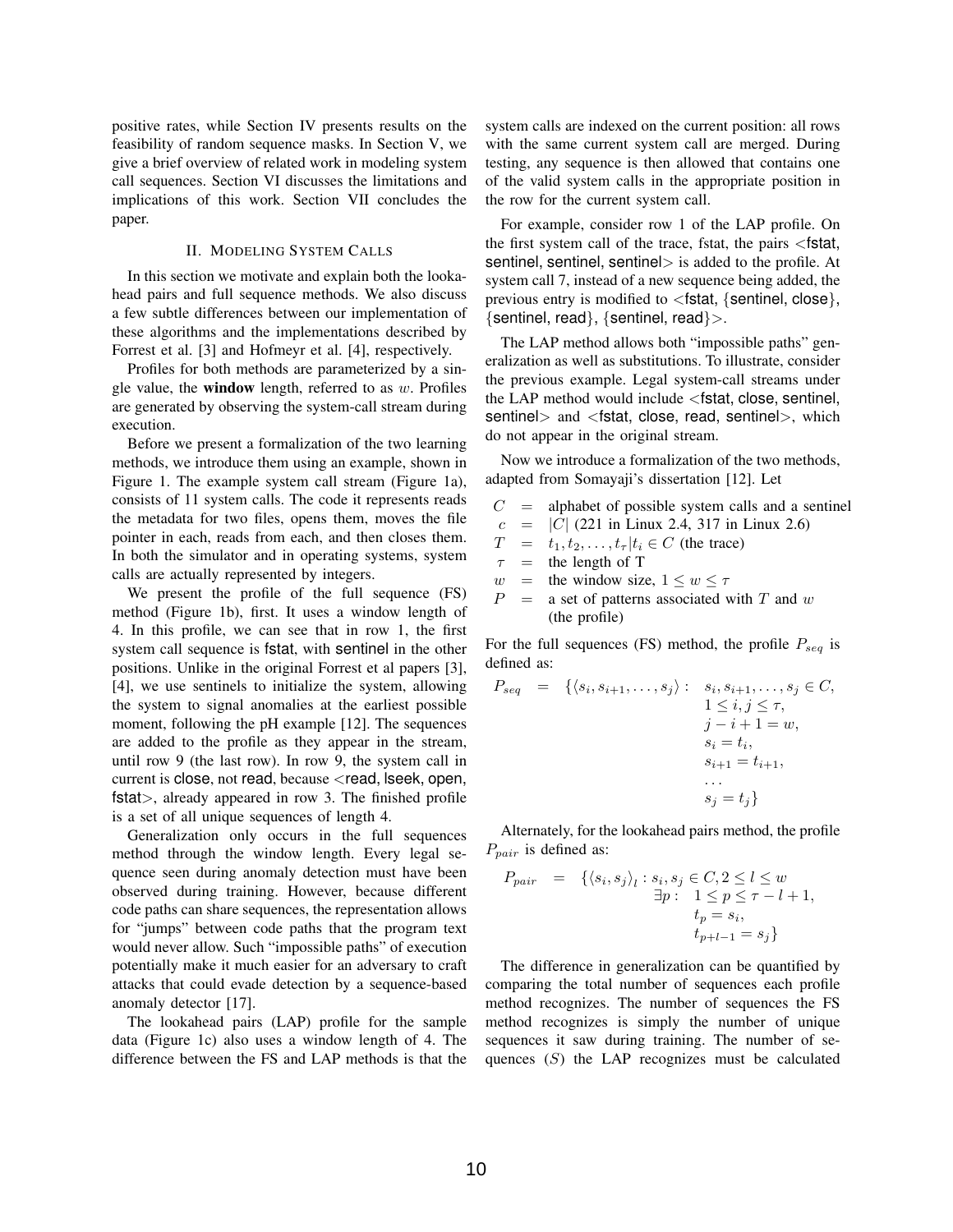| position 3   | position 2 | position 1 | current      |  |
|--------------|------------|------------|--------------|--|
| sentinel     | sentinel   | sentinel   | fstat        |  |
| sentinel     | sentinel   |            | open         |  |
| fstat        | open       | Iseek      | read         |  |
| open         | Iseek      | read       | read         |  |
| <b>Iseek</b> | read       | read       | close        |  |
| read         | read       | close      | fstat        |  |
| read         | close      | fstat      | open         |  |
| close        | fstat      | open       | <b>Iseek</b> |  |
| open         | lseek      | read       | close        |  |

(b)

| position 3            | position 2           | position 1           | current      |
|-----------------------|----------------------|----------------------|--------------|
| {sentinel, read}      | {sentinel, read}     | {sentinel, close}    | fstat        |
| {sentinel, read}      | {sentinel, close}    | $\{ \text{fstat} \}$ | open         |
| {sentinel, close}     | $\{ \text{fstat} \}$ | $\{open\}$           | <b>Iseek</b> |
| {fstat, open}         | {open, lseek}        | {Iseek, read}        | read         |
| $\{$ lseek, open $\}$ | {read, lseek}        | ${real}$             | close        |

(c)

Fig. 1. An example system call stream (a), the sequence profile generated from that stream (b), and the lookahead pairs profile (c). The code represented by this system call stream does similar things with two files: It reads metadata about the file (stat), opens the file, moves the file offset pointer, reads from the file, and closes them. Both methods are shown using a window length of 4.

combinatorially:

$$
S = \sum_{i=0}^{c} \prod_{j=1}^{w} \sum_{k=0}^{c} \mathcal{F}(i, j, k) \quad \text{where}
$$

$$
\mathcal{F}(i,j,k) = \begin{cases} 1 & \text{if } \langle i,k \rangle_j \in P_{pair} \\ 0 & \text{otherwise} \end{cases}
$$

The total number of sequences recognized by a profile is simply the sum of the number of sequences recognized with each system call in the "current" position (characterized by the summation with the  $i$  index). The total for each system call is the product of the number of system calls that are in the profile for each position. This is calculated by adding them together in the second sum, and the multiplication is then carried out by the product indexed by j. We call S the *size* of the profile.

Generalization in LAP is dependent on the density of the profiles. A "sparse" profile, with few system call in each window position set, will recognize far fewer sequences than one with larger sets in those positions. We examine the generalization of LAP in practice in Section III.

In the experiments described in this paper, we implemented the full sequence and lookahead pairs methods as described above; however, we also added some code to handle a few special cases that are not directly addressed in the early work by the UNM group. These changes, however, are in accordance with the online implementation of lookahead pairs developed for Somayaji's pH [13], [12].

In earlier work, sequences were not checked until the window filled up; that is, no anomalies could be registered until  $l$  system calls were invoked, allowing potentially dangerous behavior. In this research we create entries and check for anomalies after every system call. We then enter a special, non-existing sentinel system call in the empty positions for the first  $l - 1$  calls.

In addition, we treat two system calls as special: fork and execve. When a fork occurs in the system call stream, we make a copy of the system-call sequence at that point of execution and use it to initialize the sequence of the new process. This makes sense because a fork carries almost all the state of its parent process. Also, this prevents a process from using fork to avoid anomaly checks.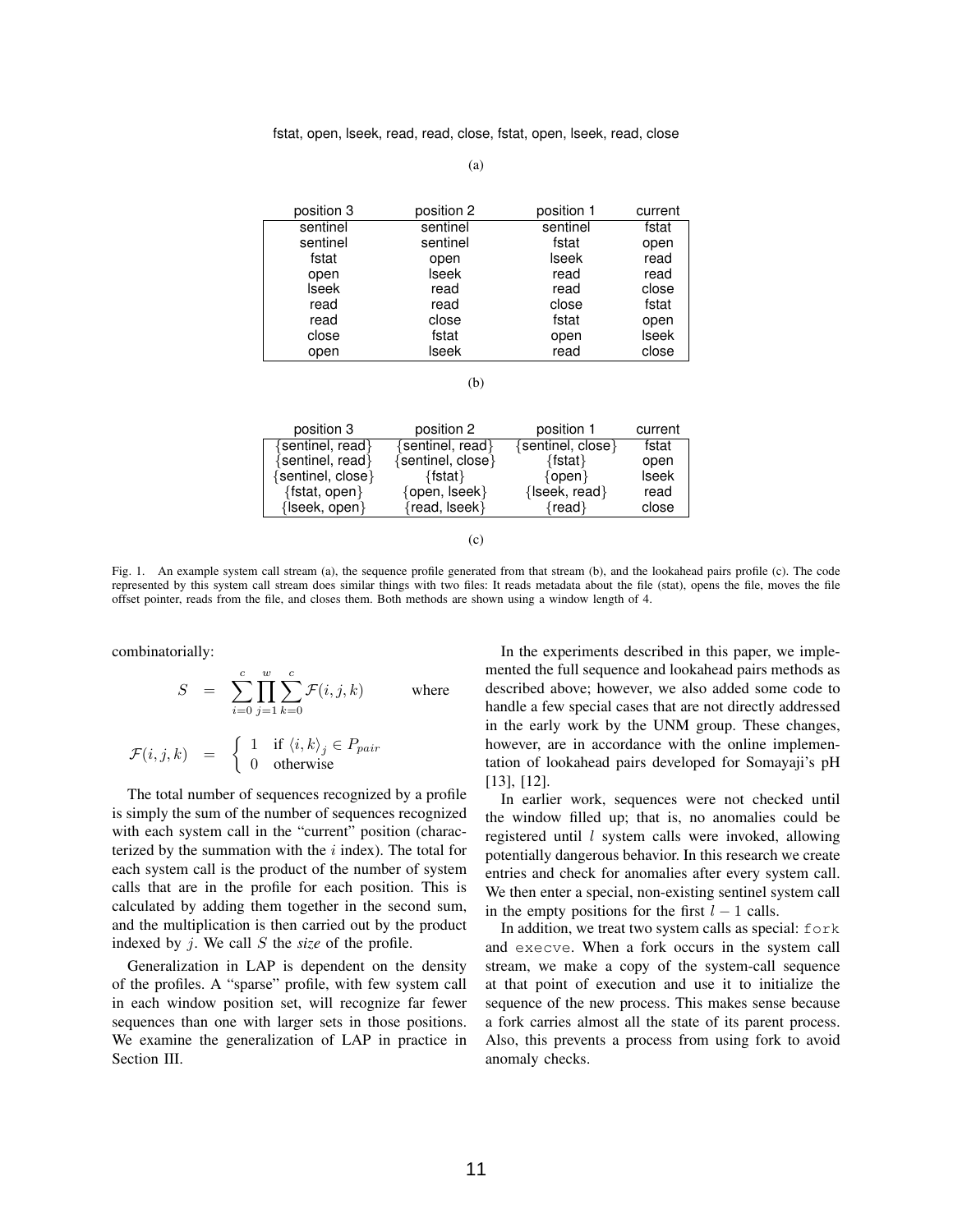With the execve call we reinitialize the sequence window. When an execve is called, the operating system loads a new program binary into the currently running process, destroying most the process's previous state. In our simulator we continue using the current profile. This differs slightlywith the behavior of pH, which reinitialized the sequence window and switched profiles based on the actual executable being launched. Because the data files do not contain arguments, we cannot simulate this behavior.

#### III. FULL SEQUENCES VERSUS LOOKAHEAD PAIRS

We developed our own anomaly detection simulators for the lookahead pair and full sequence models. The UNM group never released the original simulator used in the lookahead pairs studies. They did release the source code used in the sequence studies (stide), but given the changes we used in Section II, we felt it easier to write our own simulator.

We verified our own version of full sequences against stide. Unfortunately, stide 1.1, the version released by UNM in 1998 [5], no longer compiles on modern systems. We rewrote stide to use modern C++ template mechanisms and checked that the results of stide were similar to our own simulator in full sequence mode.<sup>1</sup> The results are not exact because the different behavior after fork and execve.

Our tests are against data provided by the UNM group [1]. We report data from four different traces:

- 1) lpr-mit: 1942917 training calls and 811953 testing calls (about a month of data from many different machines).
- 2) named: 21 training days (6,256,177 calls); 12 testing days (2,974,395 calls).
- 3) sendmail: 29666817 training calls and 14833409 testing calls.
- 4) xlock: 11,065,759 training calls and 5,532,880 testing calls (approximately 2 days total).

We believe these are the most interesting of the data traces available. Most of the other traces available from UNM are either synthetic or are of less interesting programs, such as login or ps.

On each, we attempted to divide the raw traces with two thirds as training and one third as testing. On the lpr, sendmail, and xlock traces we did this by using system call counts. On the named data we divided the trace into training and testing by using the date logs. Note that this training/testing division is different than that used by Warrender et al. [20].

Our analysis concentrates on named, because we have complete kernel logs from that trace. Those logs allow us to calculate false positive per day rates which are more useful in determining anomaly IDS performance. Such logs were either not available or not appropriate for calculating per-day false positive rates for the other three data sets.

Table I presents the false positive rates per system call. We used 14 different window lengths from 2 to 128. We were not able to gather the largest data sizes for full sequences because of the prohibitive runtime of our full sequence analysis program when using very long sequences.

There are two conclusions to draw from the data: 1) results vary widely depending on the trace, and 2) lookahead pairs have significantly smaller false positive rates than full sequences. Our first conclusion merely confirms the result Warrender et al. found in comparing alternative models of system call-based anomaly intrusion detection [20]. The second result is more interesting.

The lookahead pairs false positive rates are lower than the full sequence rates for each of the traces. On the named and xlock traces the differences are dramatic. Figure 2 shows the ratios for the four traces over the various window lengths. The lookahead pairs false positive rates are a minimum of ten times lower, sometimes much lower, for both named and xlock.

The ratios for lpr are more modest. We believe insufficient training accounts for this discrepancy. It is the smallest trace, and it is also the one whose data comes from many different machines. A greater diversity coupled with less training leads to higher false positive rates for both lookahead pairs and full sequences, leading to a smaller discrepancy in performance.

The ratios for sendmail fall in between the two groups. This trace has the largest number of system calls, but its behavior is atypical because of the large number of forks. Still, the full sequences method experiences more than twice as many anomalies as lookahead pairs for window lengths long enough to detect attacks.

The reason behind the difference in false positives is due to the extra generalization of the LAP method. One can compare the two methods by looking at the "size" of each profile—the number of unique sequences it recognizes as normal. Table II shows the sizes of the profiles for the LAP and FS methods for each window sizes. For windows greater than 4 the LAP method recognizes many magnitudes more sequences than the FS method.

Figure 3 plots the ratios of the LAP sizes to FS sizes for the four traces over the selected window sizes.

<sup>&</sup>lt;sup>1</sup>stide 1.2 is now available from UNM [1].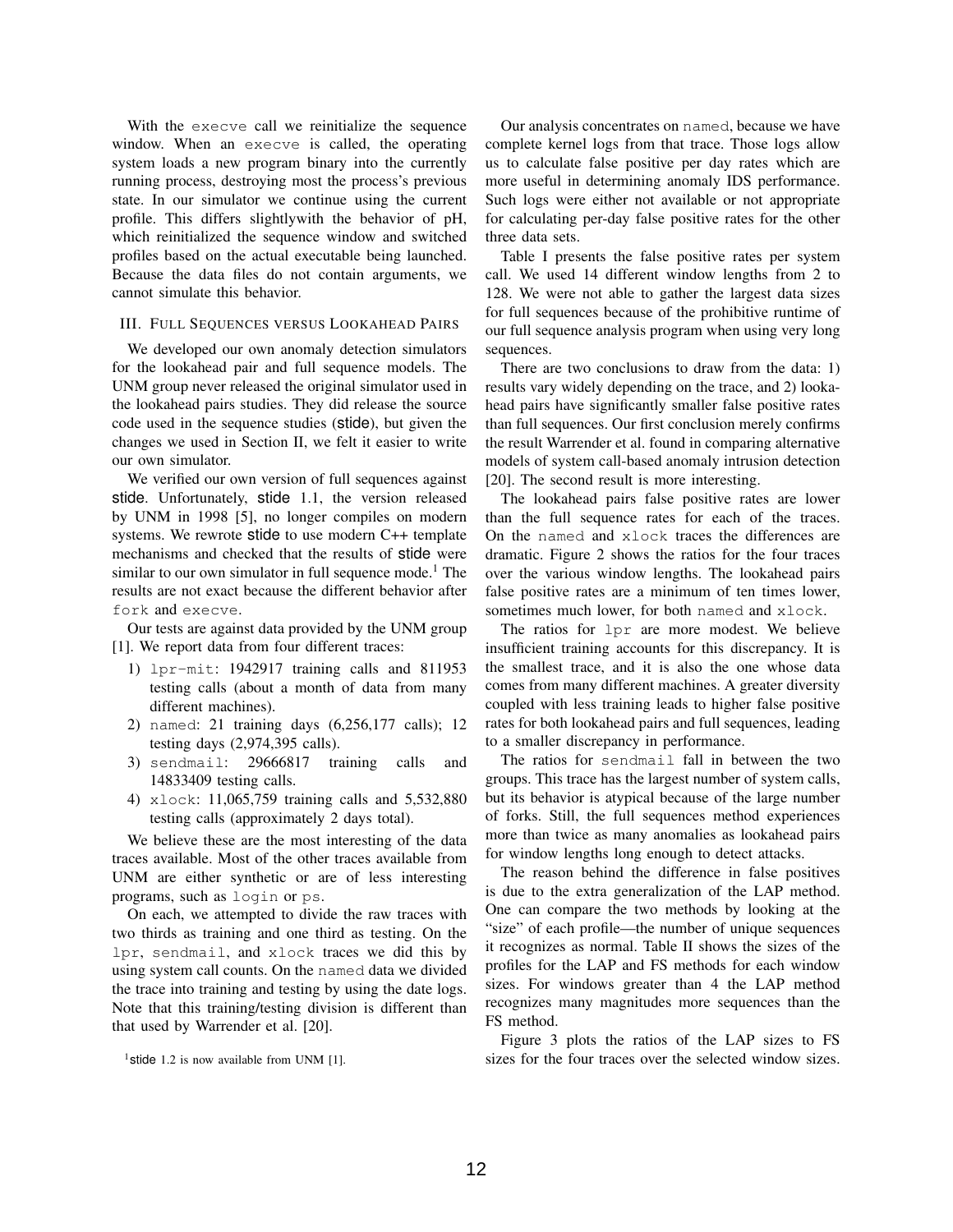|        | lpr         |              | named        |              | sendmail   |              | xlock      |              |
|--------|-------------|--------------|--------------|--------------|------------|--------------|------------|--------------|
| Window | LAP         | <b>FS</b>    | LAP          | FS           | LAP        | FS           | LAP        | FS.          |
| 2      | 1.85E-05    | $0.00E + 00$ | $0.00E + 00$ | $0.00E + 00$ | $1.03E-04$ | $0.00E + 00$ | 9.04E-08   | $0.00E + 00$ |
| 3      | 3.69E-05    | 1.85E-05     | $0.00E + 00$ | $0.00E + 00$ | 1.51E-04   | 1.03E-04     | 1.81E-07   | $9.04E-08$   |
| 4      | $6.16E-0.5$ | 4.80E-05     | $0.00E + 00$ | 1.34E-06     | 2.07E-04   | $2.03E-04$   | 2.71E-07   | 2.17E-06     |
| 5      | 9.11E-05    | 8.01E-05     | 6.72E-07     | 4.03E-06     | 2.41E-04   | 3.24E-04     | 3.61E-07   | 4.70E-06     |
| 6      | 1.17E-04    | 1.15E-04     | 1.01E-06     | 1.88E-05     | 2.66E-04   | 4.31E-04     | 4.52E-07   | 8.59E-06     |
| 8      | 1.50E-04    | 1.47E-04     | 2.35E-06     | 3.56E-05     | 3.31E-04   | 5.39E-04     | 9.04E-07   | 1.24E-05     |
| 10     | 2.00E-04    | $2.03E-04$   | 3.70E-06     | 7.36E-05     | 3.80E-04   | 7.38E-04     | 1.08E-06   | 2.03E-05     |
| 12     | 2.27E-04    | 2.92E-04     | 5.72E-06     | 1.34E-04     | 4.28E-04   | 9.79E-04     | 2.17E-06   | 3.08E-05     |
| 16     | 4.77E-04    | 4.09E-04     | 1.04E-05     | 2.14E-04     | 5.27E-04   | $1.22E-03$   | 2.80E-06   | 4.15E-05     |
| 20     | $6.93E-04$  | 8.72E-04     | 1.51E-05     | 5.32E-04     | 6.30E-04   | 1.83E-03     | 3.71E-06   | 6.33E-05     |
| 24     | 1.15E-03    | 1.90E-03     | 2.15E-05     | 1.21E-03     | 7.36E-04   | 2.56E-03     | 4.79E-06   | 8.25E-05     |
| 32     | 1.50E-03    | 3.28E-03     | 2.79E-05     | 2.30E-03     | 8.93E-04   | 3.46E-03     | $6.33E-06$ | $1.01E-04$   |
| 64     | $2.62E-03$  | <b>NA</b>    | 4.37E-05     | <b>NA</b>    | 1.37E-03   | <b>NA</b>    | 1.05E-05   | <b>NA</b>    |
| 128    | 4.06E-03    | <b>NA</b>    | 6.32E-05     | <b>NA</b>    | 1.76E-03   | <b>NA</b>    | 2.21E-05   | <b>NA</b>    |

TABLE I

FALSE POSITIVE RATES PER SYSTEM CALL FOR THE FOUR TRACES FOR BOTH LOOKAHEAD PAIRS (LAP) AND FULL SEQUENCE (FS) ANALYSIS METHODS.



Fig. 2. Window length versus the ratio of the false positive rates of full sequence and lookahead pairs models for the four traces. Note the logarithmic scale for the false positive ratios.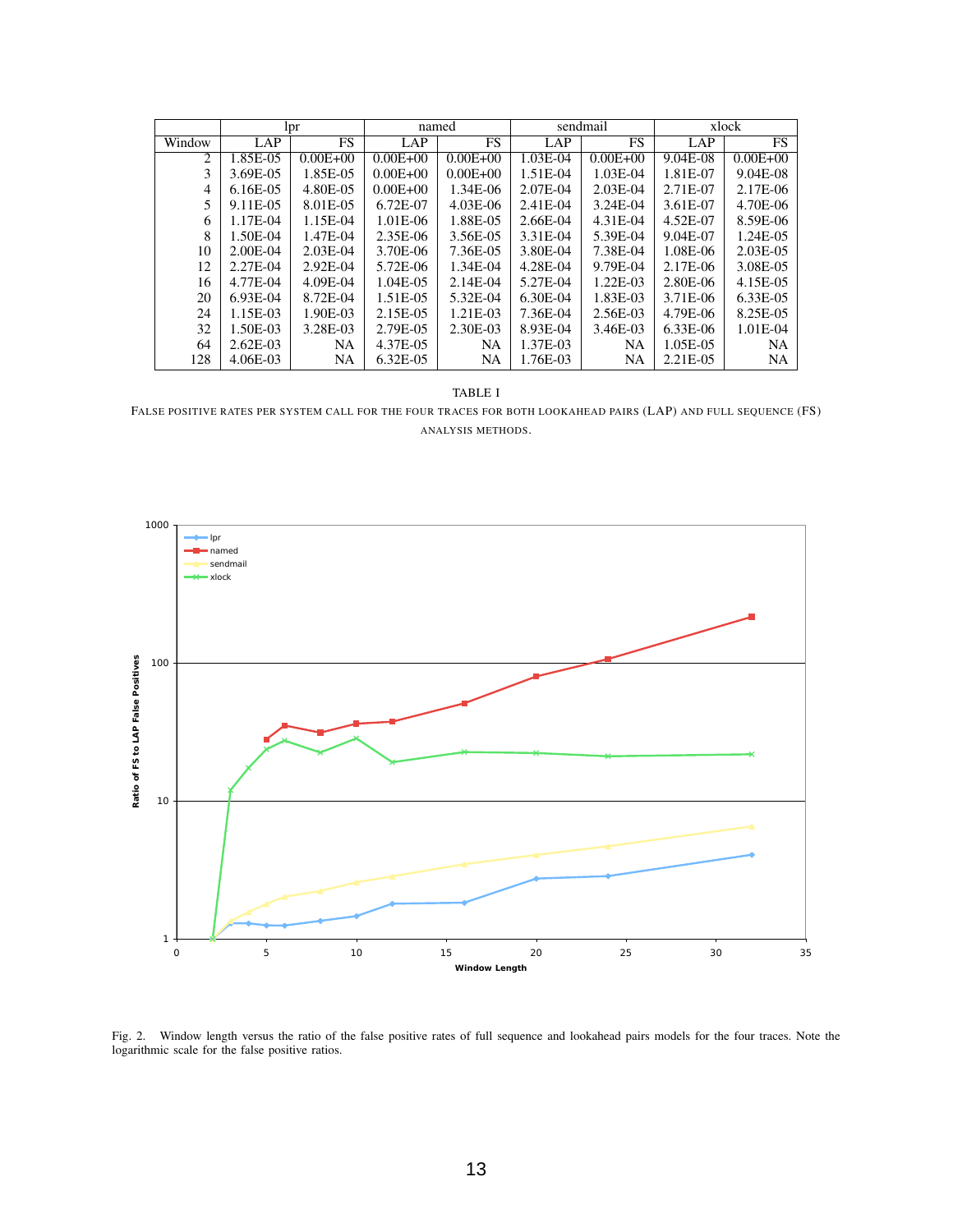

Fig. 3. Window length versus the ratio of the sizes of the lookahead pairs profiles to full sequence profiles for the four traces. The graph's shape, due to the slow rate of growth of FS profiles, is dominated by the LAP profile growth. Note the logarithmic scale for the false positive ratios.

|        | lpr          |               | named         |              | sendmail      |               | xlock         |              |
|--------|--------------|---------------|---------------|--------------|---------------|---------------|---------------|--------------|
| Window | <b>LAP</b>   | <b>FS</b>     | LAP           | <b>FS</b>    | LAP           | <b>FS</b>     | LAP           | FS.          |
| 2      | 1.98E+02     | 1.98E+02      | $1.83E + 02$  | $1.83E + 02$ | $4.23E + 02$  | $4.23E + 02$  | $9.60E + 01$  | $9.60E + 01$ |
| 3      | $1.91E + 03$ | $3.40E + 02$  | $1.85E + 03$  | $3.45E + 02$ | $9.20E + 0.3$ | $1.20E + 03$  | $5.55E+02$    | $1.50E + 02$ |
| 4      | $3.08E + 04$ | $4.38E + 02$  | $2.76E + 04$  | $5.16E + 02$ | $2.80E + 0.5$ | $2.30E + 0.3$ | $4.94E + 03$  | $1.97E + 02$ |
| 5      | $6.69E + 05$ | $5.25E+02$    | $4.74E + 0.5$ | $7.18E + 02$ | $9.96E + 06$  | $3.63E + 03$  | $6.28E + 04$  | $2.37E + 02$ |
| 6      | $1.75E + 07$ | $6.04E + 02$  | $9.42E + 06$  | $9.58E + 02$ | $3.96E + 08$  | $5.23E + 03$  | $9.04E + 05$  | $2.72E+02$   |
| 8      | $1.30E+10$   | $7.72E + 02$  | $4.45E + 09$  | $1.57E + 03$ | $7.41E+11$    | $9.16E + 03$  | $2.80E + 0.8$ | $3.35E+02$   |
| 10     | $1.49E+13$   | $9.52E+02$    | $2.67E+12$    | $2.44E + 03$ | $1.61E+15$    | $1.45E + 04$  | $1.14E + 11$  | $3.87E + 02$ |
| 12     | $1.71E+16$   | $1.15E + 03$  | $1.67E+15$    | $3.61E + 03$ | $3.86E+18$    | $2.12E + 04$  | $4.91E+13$    | $4.36E+02$   |
| 16     | $2.90E+22$   | $1.64E + 03$  | $8.46E + 20$  | $7.36E + 03$ | $2.74E + 25$  | $3.91E + 04$  | $9.74E + 18$  | $5.30E + 02$ |
| 20     | $4.29E + 28$ | $2.20E + 03$  | $4.21E + 26$  | $1.35E + 04$ | $2.21E + 32$  | $6.34E + 04$  | $2.37E + 24$  | $6.16E+02$   |
| 24     | 7.49E+34     | $2.84E + 0.3$ | $2.42E + 32$  | $2.26E + 04$ | $2.07E + 39$  | $9.39E + 04$  | 4.78E+29      | $6.97E+02$   |
| 32     | $2.33E+47$   | $4.31E + 03$  | $1.13E+44$    | 4.89E+04     | $1.84E + 53$  | $1.67E + 0.5$ | $3.88E + 40$  | $8.57E + 02$ |
| 64     | $1.66E+97$   | <b>NA</b>     | $2.23E+91$    | <b>NA</b>    | 8.01E+109     | NA            | $7.33E + 83$  | <b>NA</b>    |
| 128    | $2.24E+199$  | NA            | $2.27E+185$   | NA           | 3.33E+223     | NA            | 5.48E+171     | NA           |

#### TABLE II

PROFILE SIZES (IN TERMS OF NUMBER OF REPRESENTED SEQUENCES) FOR EACH OF THE FOUR TRACES FOR BOTH LOOKAHEAD PAIRS (LAP) AND FULL SEQUENCE (FS) ANALYSIS METHODS.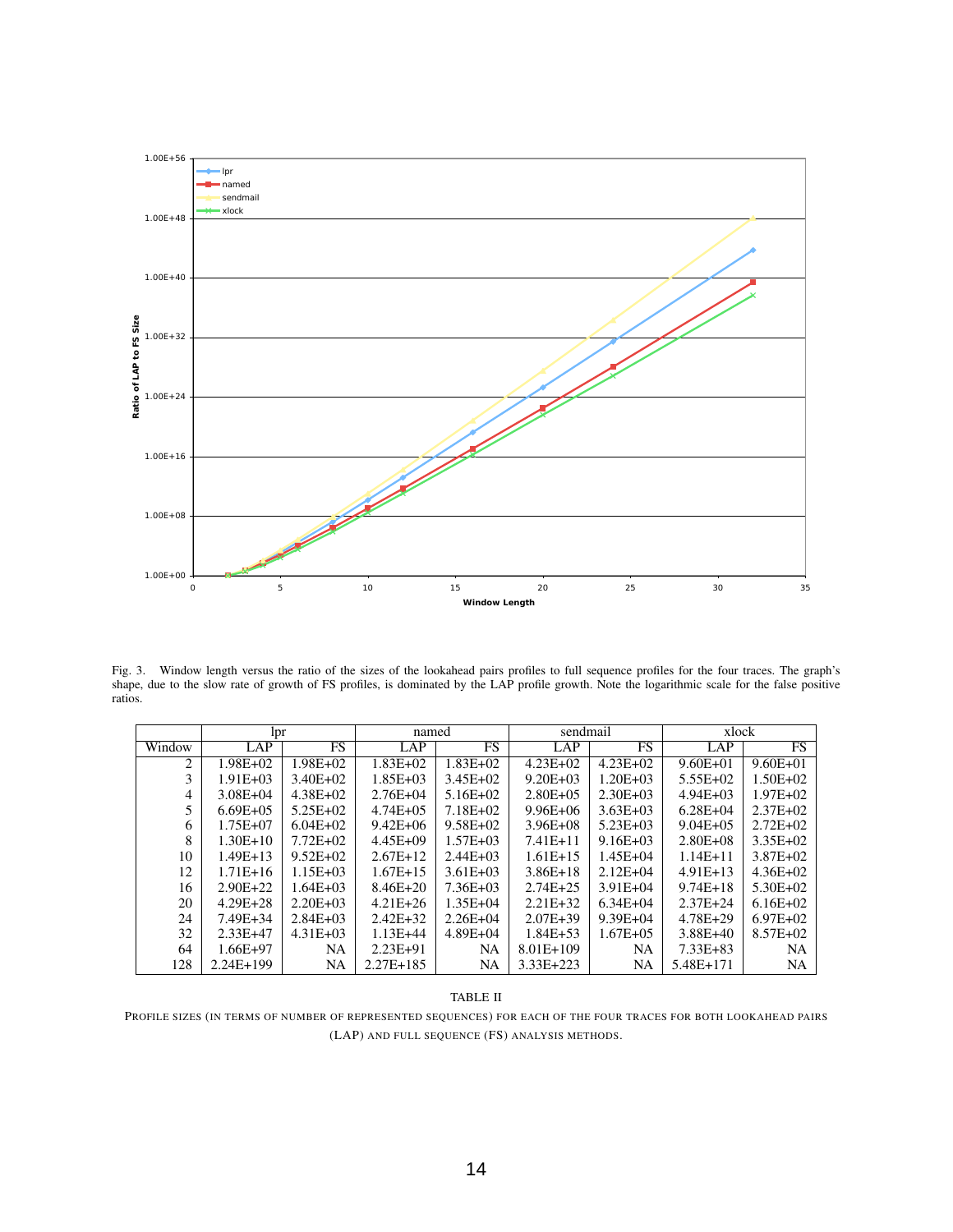|        |           | <b>Lookahead Pairs</b>  |          | <b>Full Sequences</b> |                         |          |  |
|--------|-----------|-------------------------|----------|-----------------------|-------------------------|----------|--|
| Window | Anomalies | FP / call $\times 10^7$ | FP / day | Anomalies             | FP / call $\times 10^7$ | FP / day |  |
| 2      | $\theta$  | 0.00                    | 0.00     | $\theta$              | 0.00                    | 0.00     |  |
| 3      | $\Omega$  | 0.00                    | 0.00     | 4                     | 13.45                   | 0.34     |  |
| 4      | $\theta$  | 0.00                    | 0.00     | 12                    | 40.34                   | 1.03     |  |
| 5      | 2         | 6.72                    | 0.17     | 56                    | 188.27                  | 4.79     |  |
| 6      | 3         | 10.09                   | 0.26     | 106                   | 356.37                  | 9.07     |  |
| 8      | 7         | 23.53                   | 0.60     | 219                   | 736.28                  | 18.75    |  |
| 10     | 11        | 36.98                   | 0.94     | 400                   | 1344.81                 | 34.24    |  |
| 12     | 17        | 57.15                   | 1.46     | 638                   | 2144.97                 | 54.62    |  |
| 16     | 31        | 104.22                  | 2.65     | 1581                  | 5315.37                 | 135.35   |  |
| 20     | 45        | 151.29                  | 3.85     | 3590                  | 12069.68                | 307.33   |  |
| 24     | 64        | 215.17                  | 5.48     | 6845                  | 23013.08                | 585.98   |  |
| 32     | 83        | 279.05                  | 7.11     | 17920                 | 60247.55                | 1534.08  |  |
| 64     | 130       | 437.06                  | 11.13    |                       |                         |          |  |
| 128    | 188       | 632.06                  | 16.09    |                       |                         |          |  |

TABLE III

FALSE POSITIVE RATES FOR THE named DATA SET WITH BOTH THE LOOKAHEAD PAIRS AND FULL SEQUENCE METHODS, USING SEVERAL SEQUENCE LENGTHS.

These are computed using the profile generated by our simulator and the equation described in Section II. One might expect them to match Figure 2. However, they differ greatly. Although three of the four traces (excluding xlock) show exponential growth, the rate of growth of false postiives is much, slower. Also, there is not a qualitative match. The order from greatest to least in false positive ratios (named, xlock, sendmail, lpr) does not match the order of profiles size ratios (xlock, named, lpr, sendmail).

Although we can explain some of the differences in performance, other aspects are a bit more mysterious. For example, we find the shape of the graph in Figure 2 a bit puzzling. The lpr and named trace ratios increase gradually as the window length increases. The xlock ratios, though, do the opposite. Also, neither the named nor xlock show monotonic behavior, as one might expect by the behavior shown in Figure 3.

Table III shows the false positive rates per system call and per day for the named trace. Comparisons with real time for false positive rates are a better indicator than per system call because some programs make many more system calls than others. Also, anomalies, for the most part, are handled by human administrators. False positive rates given in time units provides more information about the feasibility of using such systems in production environments.

We can see here that for named, lookahead pairs

perform much better than full sequences, even for small window lengths. Full sequences creates more than one false positive per day at window lengths of four. Lookahead pairs do not impose that burden until lengths greater than 10. At a window length of 32, lookahead pairs experience a false positive about once every three and a half hours, compared with more than one a minute for full sequences.

Although lookahead pairs show much better false positive rates than full sequences, it is not clear that long windows  $($  > 10) are feasible in production systems due to performance reasons and absolute false positive rates. At a length of 32, the lookahead pairs false positive rate is 14 times greater than at 6, the value used in the original UNM simulations. Furthermore, if one implements lookahead pairs as in the pH system [12], each profile check is 5 times as expensive and the profile is 5 times as large. In the next section, we investigate one strategy for mitigating the runtime and accuracy cost of longer windows.

#### IV. RANDOM SCHEMA MASKS

One of the key results of Tan and Maxion's work [16] was that the performance of stide was highly dependent upon sequence length. Specifically, they found that some attacks could not be detected if the window length was too small.

Longer windows increase the sensitivity of both the lookahead pairs and full sequences methods, while also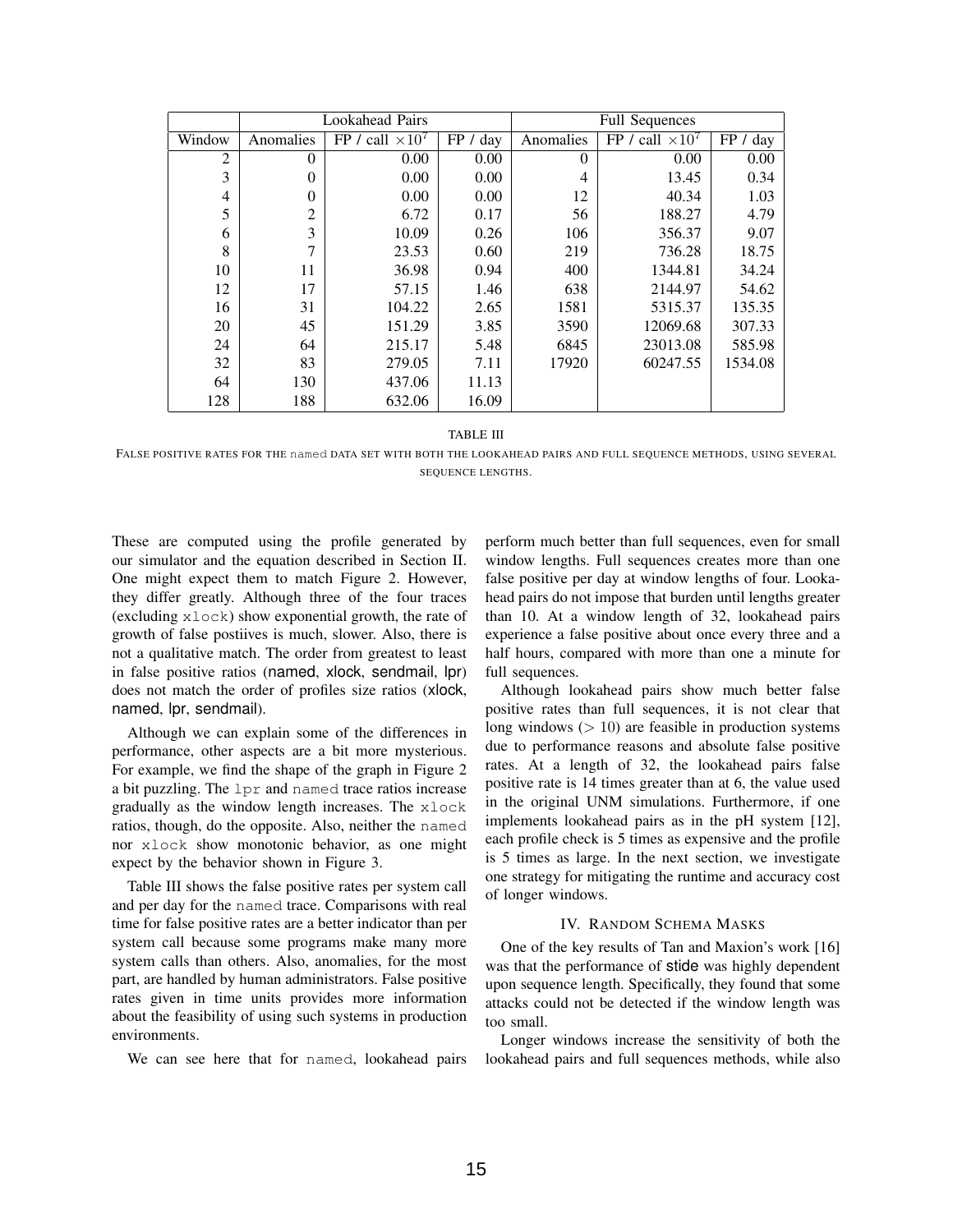# 5 7 9 8 3 9 8 4 6 3 4 8 9 7 3 4 9 7 3 8

#### 5 9 8 3 4 9 3 3

Fig. 4. A random window schema mask.

increasing false positive rates, as is evident in Table I. While longer windows can help detect some types of mimicry attacks, they cannot prevent all of them: if an attack imitates a full trace of system calls that is actually executed during normal operation, then neither the full sequence or lookahead pairs methods are capable of detecting the attack. However, longer sequences do constrain an attacker's ability to use "impossible paths" to evade stide.

Here we investigate a system that may combine the ability to increase the difficulty of mimicry and "impossible paths" attacks while maintaining both low false positive rates and high performance.

#### *A. Description*

The basic idea is to maintain a large window length while ignoring some of the calls within that window. To illustrate this, consider Figure 4. The top list of numbers represents a window of length 20, with 5 as the most recent system call. The lines under the system call numbers represent window schema, the system calls we will actually consider. Here the size of the schema is 8, with the positions 0, 2, 6, 9, 10, 12, 14, and 18 chosen. This can then be represented as the bottom sequence.

By using schema that mask out several positions in the system call window we create another source of generalization. This generalization should result in fewer false positives while potentially maintaining sufficient sensitivity to attack-generated anomalies.

#### *B. Results*

For several window sizes and schema lengths, we randomly generated 10 schema masks and calculated their false positive rates. We test the new representation against only named due to the large number of experiments required. We believe these results translate to other programs.

Table IV gives evidence for the potential benefits of random schema masks. The false positive rates for each window size are dramatically lower for both lookahead pairs and full sequences using the schema masks. There is one interesting difference to note, however. The expectation was that the false positive rate for each schema

size would be similar but larger than that for that using windows without schema masks. This holds true for lookahead pairs but not for full sequences.

For full sequences the false positive rates are much *lower*. Why is this? It must be due to the generalization of the "holes" in the schema mask. Such holes would also permit more "impossible paths"; this fact does not seem to affect the algorithms ability to detect real-world exploits. When compared against the first exploit from Warrender et al. [20], the number of anomalies signaled by the simulator are similar to the unmasked versions. Therefore, it seems that using schema masks may be a viable way to extend window sizes.

Creating schema masks seems to create a generalization that allows attacks through. This is theoretically the case, but without knowing the schema mask beforehand, an attacker would have to construct an attack considering the window length instead of the schema size. The attacker might consider finding an attack using substitutions and relying on repeated attempts to determine the masked positions in the schema, but this would involve several, potentially thousands, of repeated attempts, and would likely alert administrators before it succeeded.

#### V. RELATED WORK

Forrest et al. [3] first proposed that attacks on privileged program be detected by detecting unusual behavior, and that unusual program behavior could be detected by monitoring system calls. In this first paper, they also proposed a sequence-based method for modeling system calls that they referred to as using "lookahead pairs." Although lookahead pairs performed well in their initial experiments, follow-up work from the UNM group [2], [8], [4], [20] instead switched to the "full sequence" method. (See Section II for a full description of these two methods.) The command-line analysis tool stide (sequence time-delay embedding) was made available by the UNM group along with most of the data sets that were used for these papers. Note that stide only implemented the full sequence method, not the lookahead pairs method.

Many other researchers have built upon this work. Although some of this literature focuses on applying the UNM group's sequential analysis technique to other data sources [7], [14], the most significant work has focused on critiquing their approach and proposing alternatives. Wagner and Dean [17] were the first to note that an attacker can potentially evade detection of a sequencebased analysis system by "mimicking" normal behavior (i.e. by generating system call sequences present in the targeted program's normal profile). Tan and Maxion [16]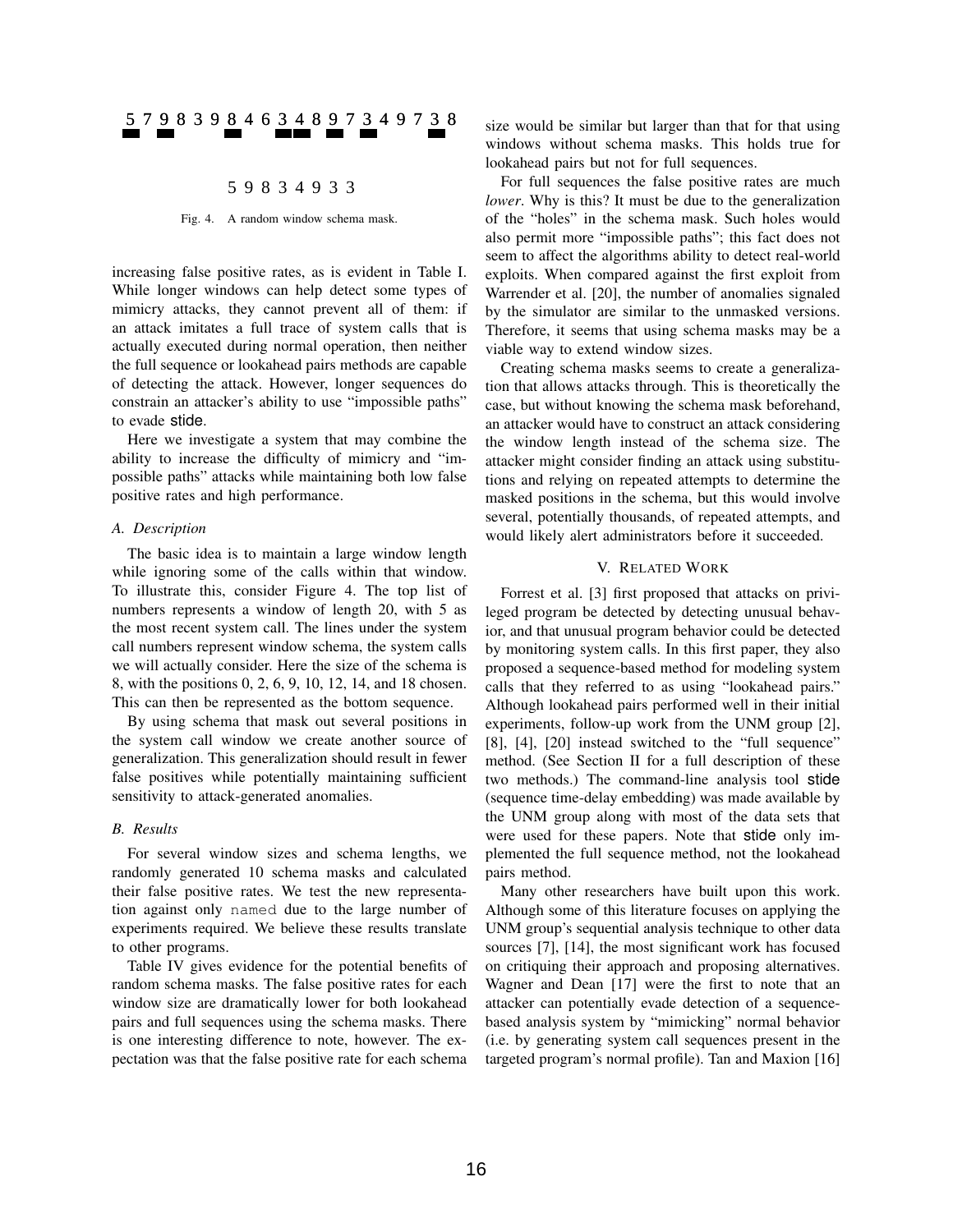|        |             | Lookahead Pairs |            | <b>Full Sequences</b> |             |              |
|--------|-------------|-----------------|------------|-----------------------|-------------|--------------|
| Window | h           |                 | 10         | <sub>(</sub>          |             | 10           |
| 12.    | 0.78(0.27)  | 1.20(0.24)      | 1.34(0.11) | 1.11(0.08)            | 1.46(0.17)  | 1.85(0.12)   |
| 16     | 1.06(0.47)  | 1.60(0.39)      | 2.05(0.34) | 1.69(0.29)            | 2.58(0.45)  | 3.49(0.45)   |
| 20     | 1.52(0.48)  | 2.09(0.35)      | 2.46(0.42) | 2.21(0.56)            | 3.99(0.75)  | 5.40(0.95)   |
| 24     | 2.00(0.66)  | 2.59(0.49)      | 2.85(0.56) | 3.04(0.66)            | 5.18 (1.09) | 9.25(1.51)   |
| 32     | 2.01 (0.37) | 2.82(0.53)      | 3.35(0.35) | 4.36(1.08)            | 8.46 (1.68) | 15.83 (4.08) |

TABLE IV

PER DAY FALSE POSITIVE AVERAGES (AND STANDARD DEVIATIONS) FOR LOOKAHEAD PAIRS AND FULL SEQUENCES WITH SCHEMA MASKS. WINDOWS OF 12, 16, 20, 24, AND 32 ARE COMPARED WITH SCHEMA THAT USE 6, 8, AND 10 VALUES IN THE COMPACTED SEQUENCE.

provided a theoretical analysis of the relationship between detection ability and sequence length for stide. In so doing they introduced the concept of minimal foreign sequences, which is the smallest injected sequence that could be detected. They later followed up this work with a full implementation of a mimicry attack on stide [15], which was published shortly before Wagner and Soto's mimicry attack implementation [18]. Mimicry attacks were recently automated by Kruegel et al. [9].

The documented limitations in stide have, in part, inspired many others to develop alternative program behavior modeling techniques. Alternatives such as rulebased systems, frequency-based sequence detectors, and hidden Markov models, were shown to not have significant accuracy advantages relative stide, even though such methods all require more computational overhead [20]. Other methods, though, that incorporate additional information such as program counter state [11], have been shown to have lower false positives than stide.

Note that in all of this literature, the standard of performance has been the full sequence method as implemented by stide, not the lookahead pairs technique. For runtime performance and implementation reasons, Somayaji chose to go with the lookahead pairs model for pH, a system call-based real-time intrusion detection and response system [13], [12]. Somayaji's dissertation [12] contained an entropy-based comparison between lookahead pairs and full sequences showing that lookahead pairs contained less information than full sequences, especially for larger windows. No comparison was performed on the basis of true and false positives.

Recently Wang, Parekh, and Stolfo [19] developed a "randomized testing" approach to n-gram analysis as part of their anagram network packet-based IDS. This technique is closely related to our random sequence masks; however, they are focused on partitioning rather than excluding data. Further, in the context of their (much more complicated) system their randomization strategy often increased the observed rate of false positives. An interesting topic for future research is the evaluation of different randomization strategies for sequence-based anomaly detection methods in system calls, network packets, and other domains.

#### VI. DISCUSSION

This research creates many questions about the learning and generalization ability of the different models of program behavior we have analyzed in this paper. It is remarkable that the dramatic difference in the performance between lookahead pairs and full sequences has never been documented before. After some preliminary testing, the UNM group assumed that lookahead pairs had similar behavior to full sequences and moved to full sequences when an implementation became available. The work on alternative models and mimicry attacks then simply ignored the lookahead pairs method. One master's thesis [10] claimed that Hofmeyr showed that "fixed sequences give better discrimination than lookahead pairs". It is true that full sequences generalize less than lookahead pairs, but *it has never been shown that they are a better model for detecting intrusions*. Section III provides evidence that lookahead pairs is a better model for intrusion detection than full sequences. Indeed, lookahead pairs appear to be significantly better than any of the data models explored in the Warrender paper [20].

Arguably, the lookahead pairs method is a better anomaly detection method than the full sequences method because it generalizes more. That is, multiple entries in the full sequences model correspond to one entry in the lookahead pairs model. There are three sources of generalization apparent in these models: the finite window length in all the models, the substitutions allowed in lookahead pairs, and the masked calls within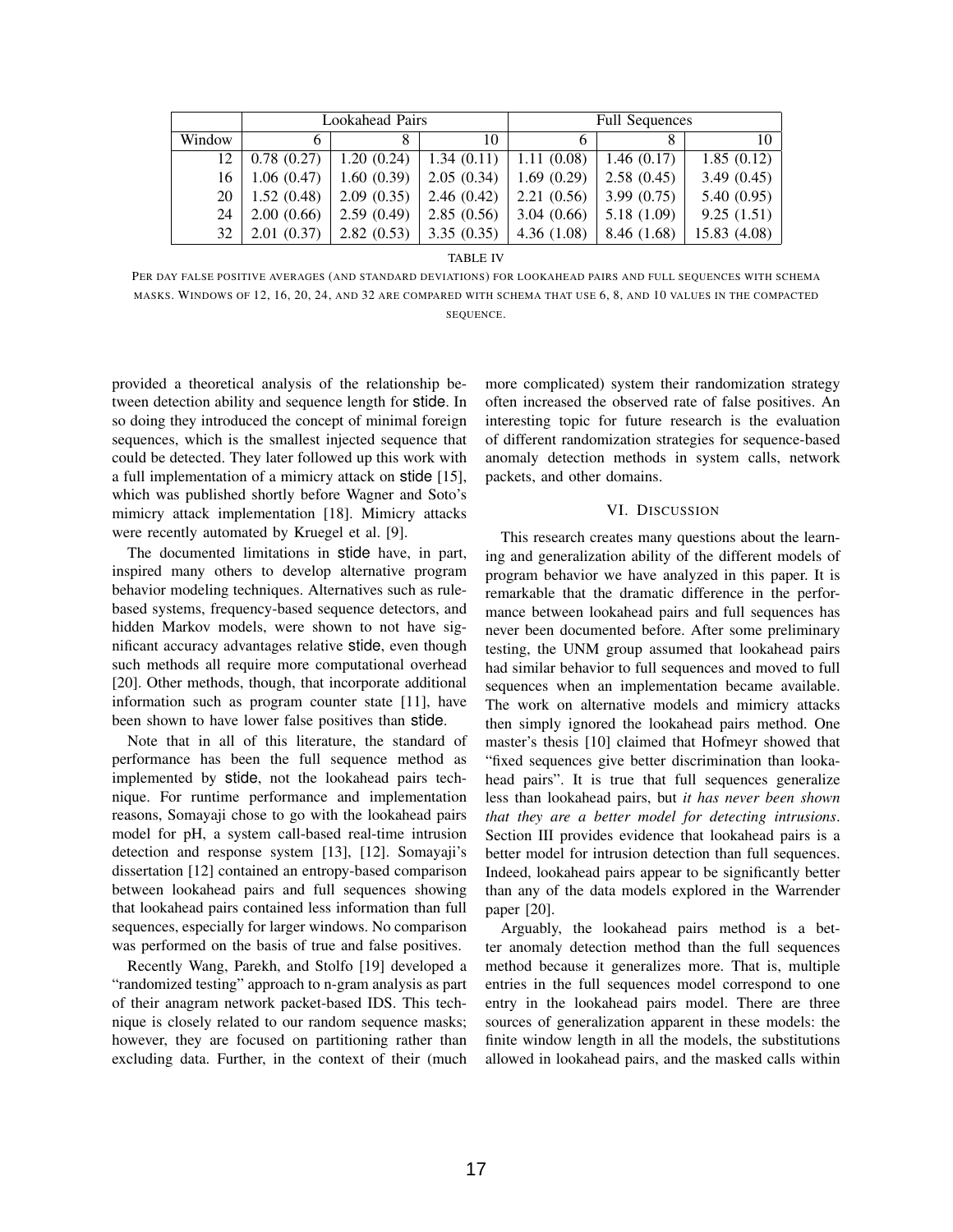the windows in the schema masks models. According to our analysis, these generalization methods empirically generate fewer false positives.

It is an open question what the costs and benefits are for each kind of generalization. Much of the literature on mimicry attacks shows that larger windows, and thus less generalization through window length, are better for detecting attacks. However, the larger false positive rates incurred through less generalization have driven research in statically generated "models" of normal behavior that cannot incur false positives. Model-based approaches overgeneralize in other ways, however, leading to vulnerabilities beyond mimicry attacks [6].

The generalization from substitutions in the lookahead pairs model is an even more puzzling problem. The source of the difference in the behavior between lookahead pairs and full sequences, described by the generalization equation in Section II, does not fully explain the differences between the two methods. If the false positive rates were proportional to sizes, the LAP method would have even fewer false positives, and would potentially be unable to detect many true positives. However, the UNM showed that for sizes of 6 to 10 the two techniques had similar detection capabilities [3], [20], [12]. This is an important problem to solve because a decade of research, both within and outside the UNM group, has assumed that full sequences is better than lookahead pairs. Is this truly the case for programs beyond those studied by the UNM group?

Another question generated by this research concerns the false positive rates for full sequences with schema masks. Those rates are both lower than the representative window lengths, but also lower than the schema mask size. This is not the case for the lookahead pairs method. Could it be that adding "holes" to the representation allows the full sequences model to mimic the substitution generalization that apparently gives lookahead pairs its advantage? Further research is needed to resolve these questions.

#### VII. CONCLUSION

Given the large number of papers devoted to system call based anomaly detection, it is remarkable that there has never been a direct comparison between lookahead pairs and full sequences. We have provided that comparison in this paper. Although it was previously assumed that full sequences were either better or similar in performance to lookahead pairs, we have shown that the opposite is true.

In addition, we have shown that anomaly systems built around lookahead pairs are practical with long

window lengths, and that very long window lengths can be accommodated through the use of schema masks. By using random schema, an IDS can force an attacker to craft attacks that assume a complete window length—a more difficult task.

When referencing the UNM efforts, research in system call based anomaly detection and mimicry attacks should compare against both lookahead pairs as well as full sequences. Our surprising results indicate that there is significant scope for better theoretical understanding of the program behavior.

#### ACKNOWLEDGMENTS

We thank the members of Carleton Computer Security Laboratory and the anonymous reviewers for their suggestions.

This work was supported by the Discovery grant program from Canada's National Sciences and Engineering Research Council (NSERC) and MITACS.

#### **REFERENCES**

- [1] Stephanie Forrest et al. Computer immune systems—data sets and software. http://www.cs.unm.edu/∼immsec/ systemcalls.htm, December 2006.
- [2] Stephanie Forrest, Steven Hofmeyr, and Anil Somayaji. Computer immunology. *Communications of the ACM*, 40(10):88–96, October 1997.
- [3] Stephanie Forrest, Steven A. Hofmeyr, Anil Somayaji, and Thomas A. Longstaff. A sense of self for Unix processes. In *SP '96: Proceedings of the 1996 IEEE Symposium on Security and Privacy*, page 120, Washington, DC, USA, 1996. IEEE Computer Society.
- [4] Steven A. Hofmeyr, Stephanie Forrest, and Anil Somayaji. Intrusion detection using sequences of system calls. *Journal of Computer Security*, 6(3), 1998.
- [5] Steven A. Hofmeyr and Julie Rehmeyr. Stide: Sequence timedelay embedding, 1998.
- [6] Hajime Inoue and Anil Somayaji. What happened to anomaly detection? Technical Report TR-07-09, School of Computer Science, Carleton University, Ottawa, Canada, March 2007.
- [7] Anita Jones and Yu Lin. Application intrusion detection using language library calls. In *Proceedings of the 17th Annual Computer Security Applications Conference*, New Orleans, Louisiana, December 10–14, 2001.
- [8] Andrew P. Kosoresow and Steven A. Hofmeyr. Intrusion detection via system call traces. *IEEE Software*, 14(5):35–42, September/October 1997.
- [9] Christopher Kruegel, Engin Kirda, Darren Mutz, William Robertson, and Giovanni Vigna. Automating mimicry attacks using static binary analysis. In *14th Annual Usenix Security Symposium*, Aug 2006.
- [10] Svetlana Radosavac. Detection and classification of network intrusions using hidden mark models. Master's thesis, University of Maryland, 2002.
- [11] R. Sekar, M. Bendre, P. Bollineni, and D. Dhurjati. A fast automaton-based method for detecting anomalous program behaviors. In *Proceedings of the 2001 IEEE Symposium on Security and Privacy*, 2001.
- [12] Anil Somayaji. *Operating System Stability and Security through Process Homeostasis*. PhD thesis, University of New Mexico, 2002.